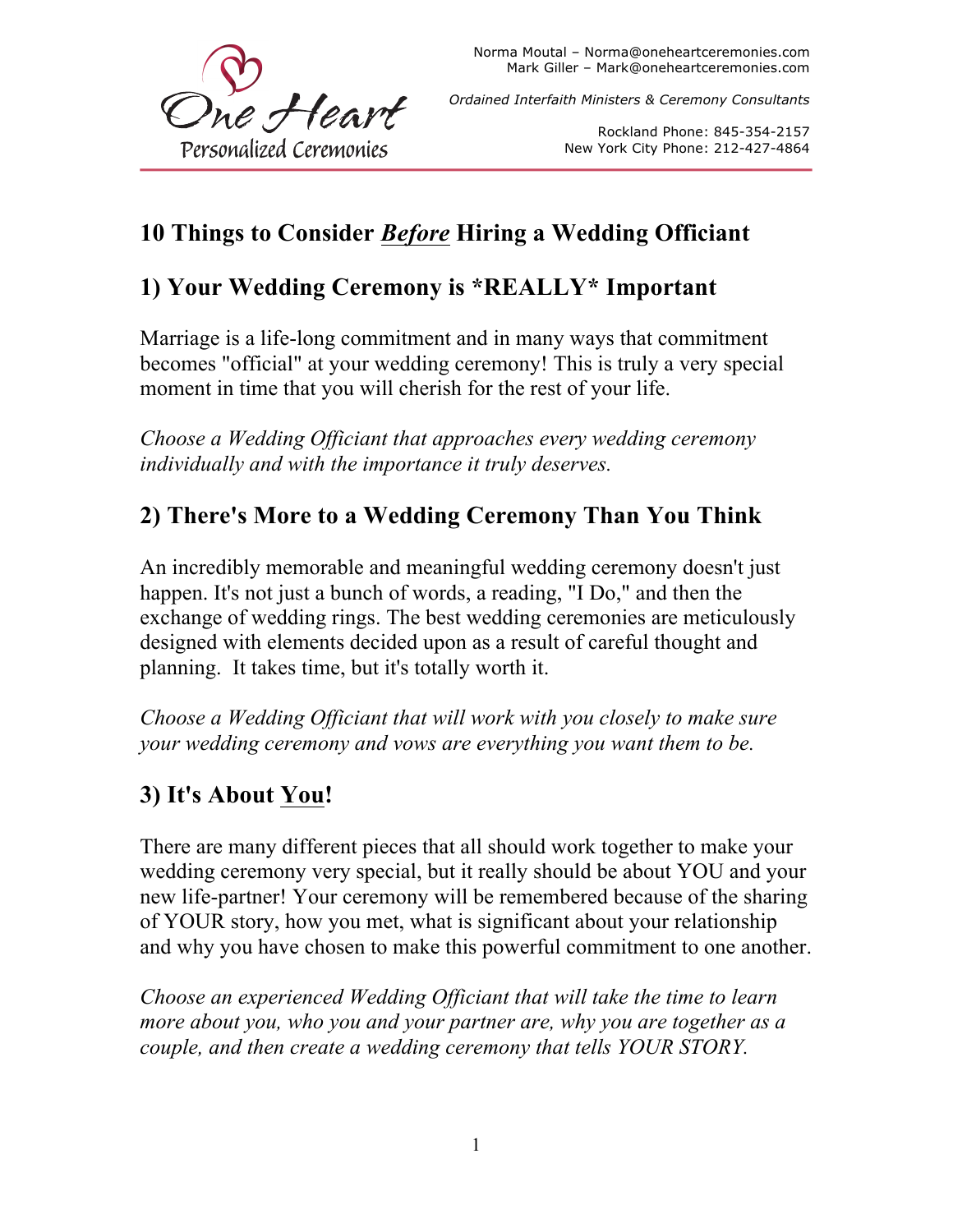

*Ordained Interfaith Ministers & Ceremony Consultants*

Rockland Phone: 845-354-2157 New York City Phone: 212-427-4864

## **4) Unique Wedding Ceremonies**

No two couples are exactly alike. A unique and personalized wedding ceremony is what you and your guests will enjoy, listen closely to, and remember for years to come.

*Choose a Wedding Officiant that takes the time to ask you a lot of questions, offers helpful advice and guidance, and is available to work with you to create an INCREDIBLY meaningful and touching wedding ceremony.* 

## **5) Setting the Tone**

In many ways your wedding ceremony sets the tone for the rest of the day, and the rest of your lives together as a married couple. This should be an important consideration when planning your wedding ceremony.

*Choose a Wedding Officiant who is willing to individualize your wedding ceremony after taking the time to learn more about each of you, who you are as a couple, and what message you most want to share with your guests joining you on your wedding day.*

## **6) Customization**

Creating a memorable wedding ceremony, one that incorporates your history, religious beliefs, cultural components and preferences, requires a high-degree of experience and flexibility.

*Choose an experienced Wedding Officiant that will work with you, from the first conversation through wedding day, to customize and craft your wedding ceremony and vows.*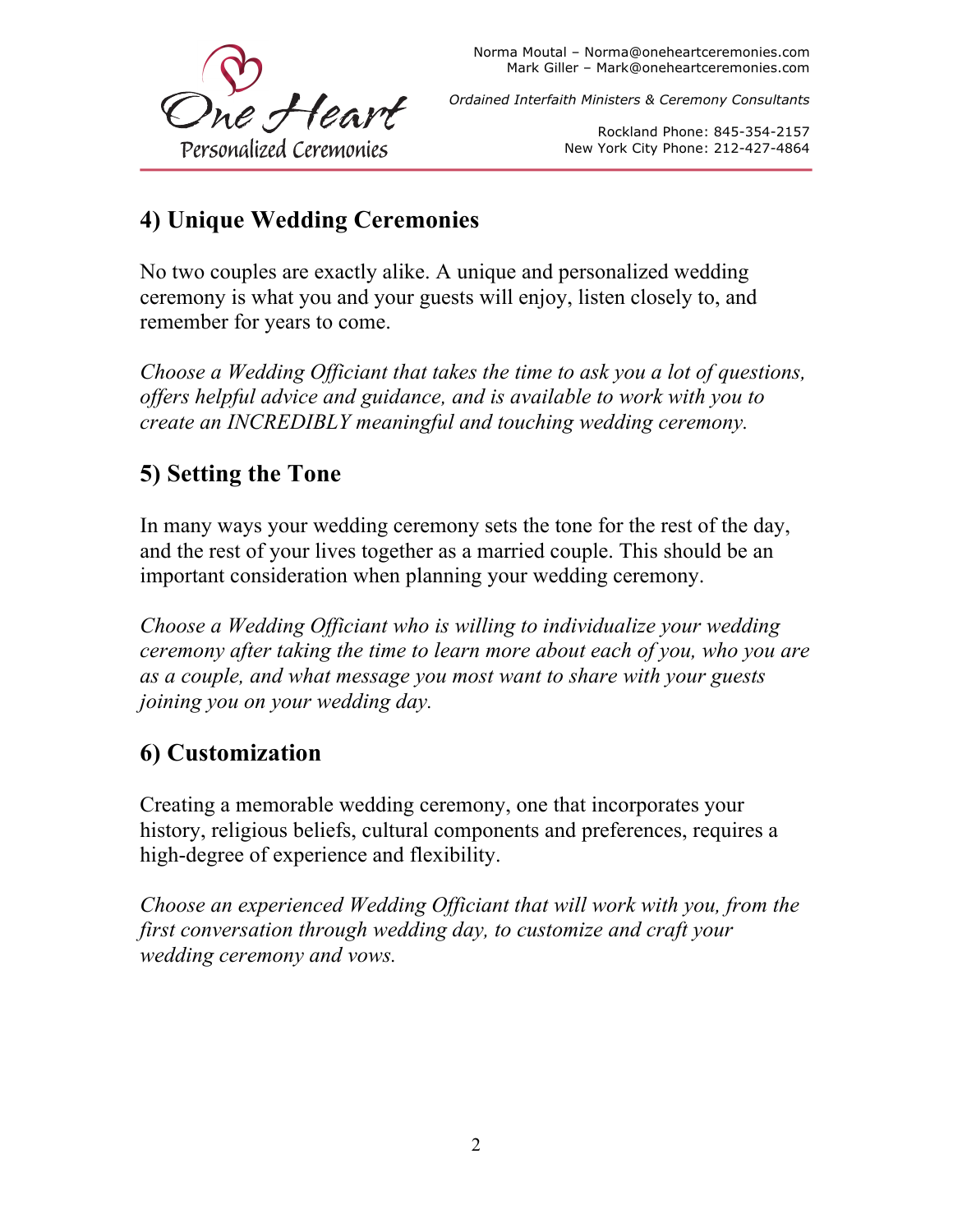

*Ordained Interfaith Ministers & Ceremony Consultants*

Rockland Phone: 845-354-2157 New York City Phone: 212-427-4864

#### **7) Experience Matters**

Great wedding ceremonies have a flow and continuity. In many ways, a great ceremony IS the cornerstone of your wedding day! Choose a Wedding Officiant with years of credible experience who has worked with a wide scope of couples from varied backgrounds, religions, spiritual beliefs, and cultures.

*Be certain to select a Professional, a seasoned Wedding Officiant who has the experience and flexibility to skillfully design your perfect wedding ceremony. Find the reviews and recommendations from other couples and read them carefully. If you feel a "connection," and love what you've read, you probably have found your ideal Wedding Officiant!*

#### **8) Paperwork**

It's important to remember that there's legal paperwork that needs to be completed properly and in a timely manner.

*An experienced Wedding Officiant will know how to secure, complete, and appropriately file the necessary legal documents with the correct agency.*

#### **9) Guidance & Advice**

Many variables must be considered and incorporated seamlessly into a great wedding ceremony.

*Choose a Wedding Officiant who will work with you and answer ALL your questions, providing you with guidance and the suggestions necessary to create a unique wedding ceremony and wedding vows that are perfect for you!*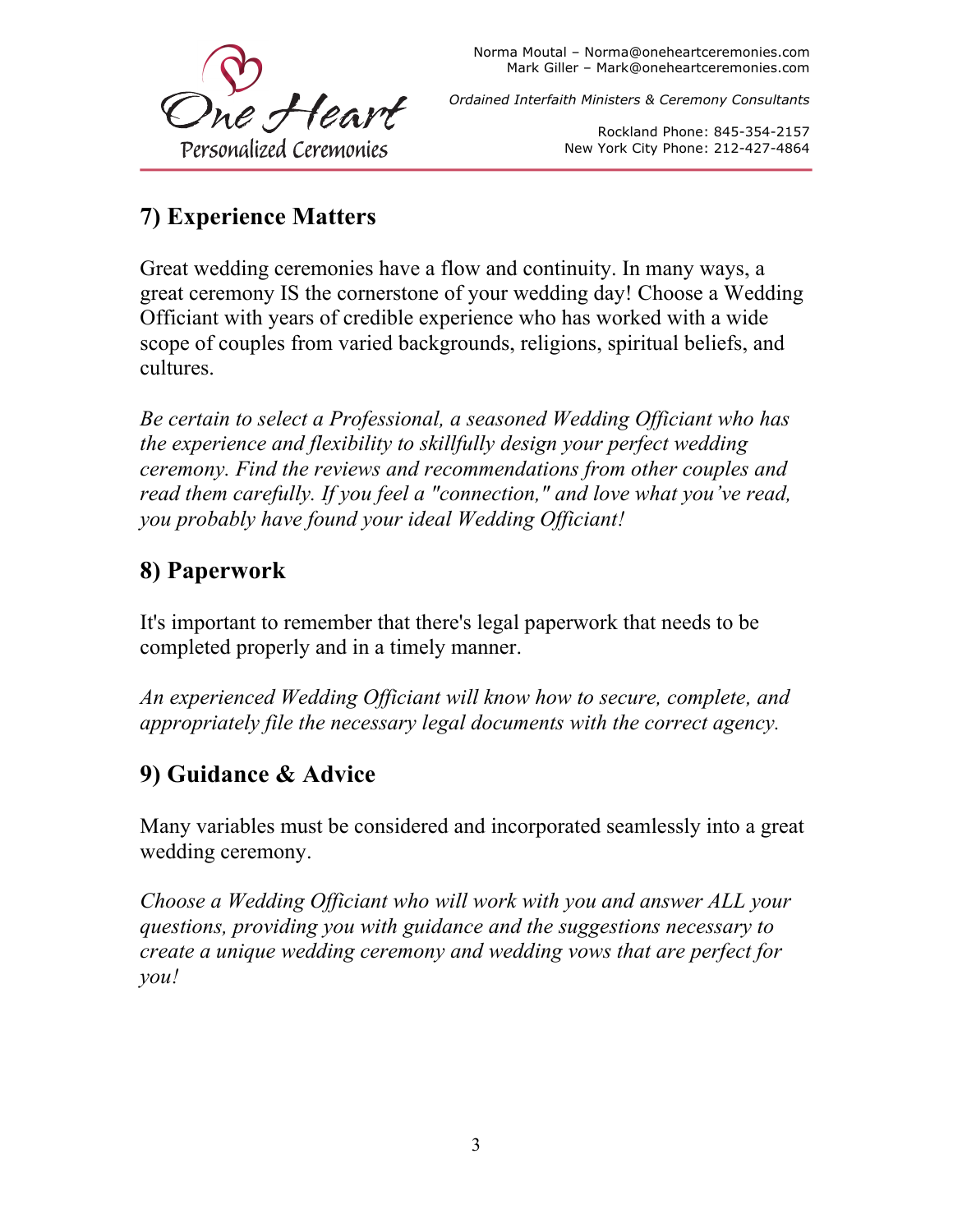

*Ordained Interfaith Ministers & Ceremony Consultants*

Rockland Phone: 845-354-2157 New York City Phone: 212-427-4864

## **10) Have You Considered Pre-Marital Counseling?**

Pre-Marital Counseling has many benefits for couples who are getting married. Life sometimes will get stormy and navigating it with your new partner can be challenging. Think of pre-marital counseling as a map to help you manage some of the bumps in the road.

*Choose a Wedding Officiant that offers pre-marital counseling, and also has the skills necessary to help prepare you for the challenges that may arise in your new life together.*

#### **WeddingWire Reviews (170+ Reviews, 5 Star Rated)**

*"Mark and Norma are completely professional event officiants. This past Sunday they performed our wedding ceremony. They spoke to our history, our family members and our future together. The ceremony was warm and touching with humor and love* 



*throughout. In the weeks leading up to the wedding they were available to council us, help us with our vows, and offer suggestions for our ceremony. We are so lucky to have worked with them and recommend them without reservation." – Beth*

*"Norma truly captured our spirit and performed an amazingly personal and inspiring ceremony. She was a support throughout the entire process, providing insight and guidance while also listening to our ideas. Highly Recommended!" – Danni*

*"Mark was amazing! Alex and I both feel so lucky to have had the opportunity to meet Mark & have him officiate our wedding! He really took the time to get to know us & the ceremony was so thoughtful & heartfelt. He was just awesome! Highly Highly Highly recommended. Thank you Mark!!" – Jayne & Alex*